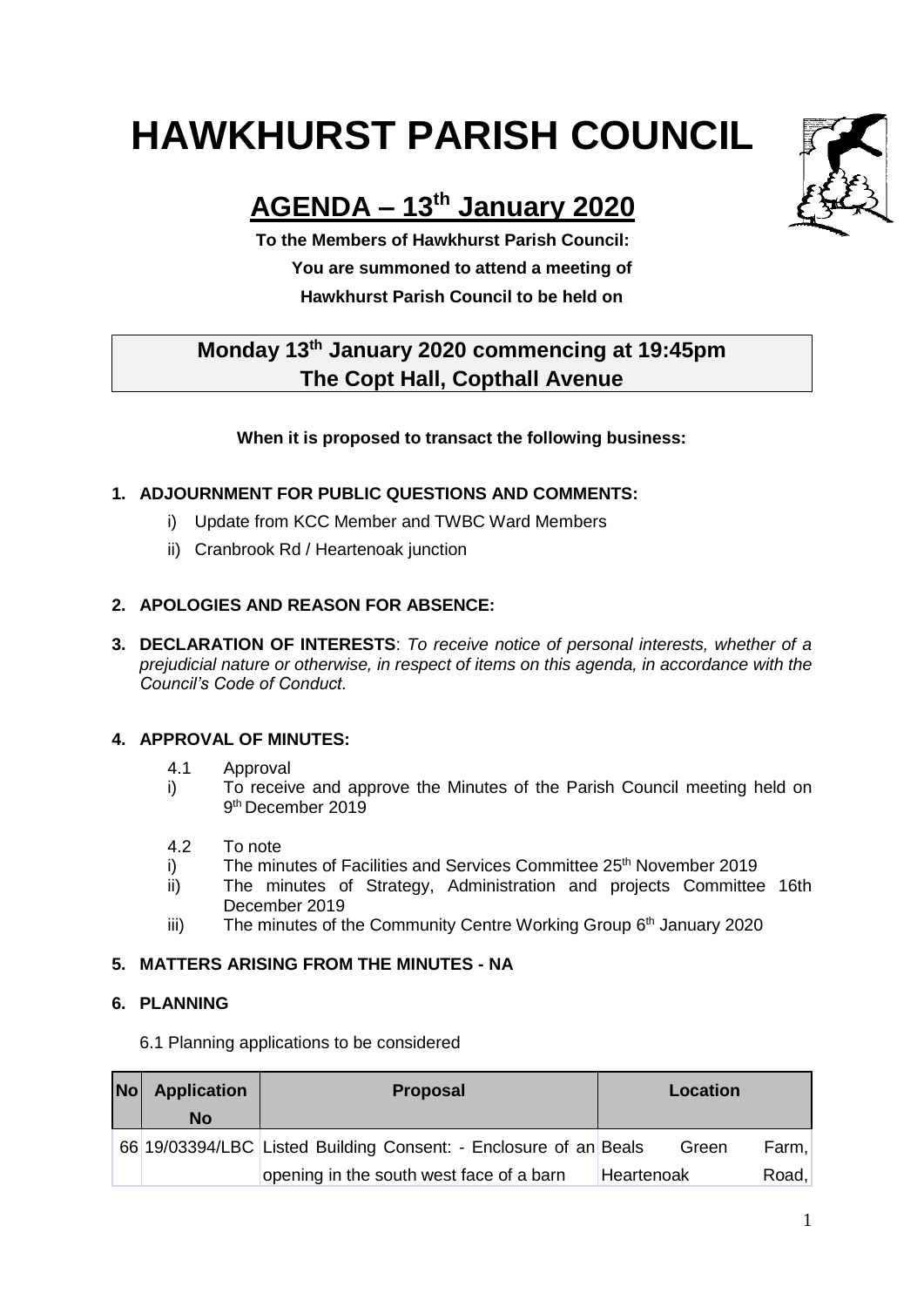|                  |                                                                                                                                                                                                                                                              | Hawkhurst TN18 5EU            |
|------------------|--------------------------------------------------------------------------------------------------------------------------------------------------------------------------------------------------------------------------------------------------------------|-------------------------------|
|                  | 67 19/03401/OUT Outline all matters reserved – to demolish Copthall, Copthall Avenue,<br>the existing building and construction of up Hawkhurst, TN18 4LR<br>to three dwellings                                                                              |                               |
|                  | 68 19/03134/LBC Listed Building Consent – Replacement of 4, Iddenden Cottages, High<br>bathroom window (works commenced)                                                                                                                                     | Street, Hawkhurst TN18<br>4PT |
|                  | 69 19/03135/LBC Listed Buildings Consent – Removal of hard 4, Iddenden Cottages, High<br>board sheets covering original beams Street, Hawkhurst TN18<br>between two reception rooms (work 4PT<br>commenced)                                                  |                               |
|                  | 70 19/03468/PNR Change of use of an agricultural building to Barn on Land East of Elm<br>a flexible use For its prior approval to: Hill House, High Street,<br>Transport and highways impacts, Noise Hawkhurst<br>impacts, Contamination risk and Flood risk |                               |
| 71 19/03360/Full | Erection of single storey rear extension, plus Homelands, Highgate Hill<br>replacement garage                                                                                                                                                                | Hawkhurst TN18 4LP            |

#### 6.2 Planning information on file

#### **7 MATTERS FOR FURTHER DISCUSSION:**

- 7.1 Council budget 2020/21
- 7.2 HCT 2018 nominated trustee
- 7.3 GDPR update report
- 7.4 Active Hawkhurst Strategy report
- 7.5 Committee meeting dates discuss

#### **8 REPORTS OF COMMITTEE CHAIRMEN AND UPDATES**

- i) Facilities and Services Committee Cllr Fitzpatrick, see action plan on file
- ii) Strategy, Administration and Projects Committee see action plan on file
- iii) Personnel next meeting to be confirmed.
- iv) Community Centre Working Group Next meeting  $2^{nd}$  December 2019
- v) Fete Committee Cllr Hunt

#### **9. FINANCE:**

- 9.1 Monthly Income and expenditure To be tabled
- 9.2 Agreement to pay payments schedule